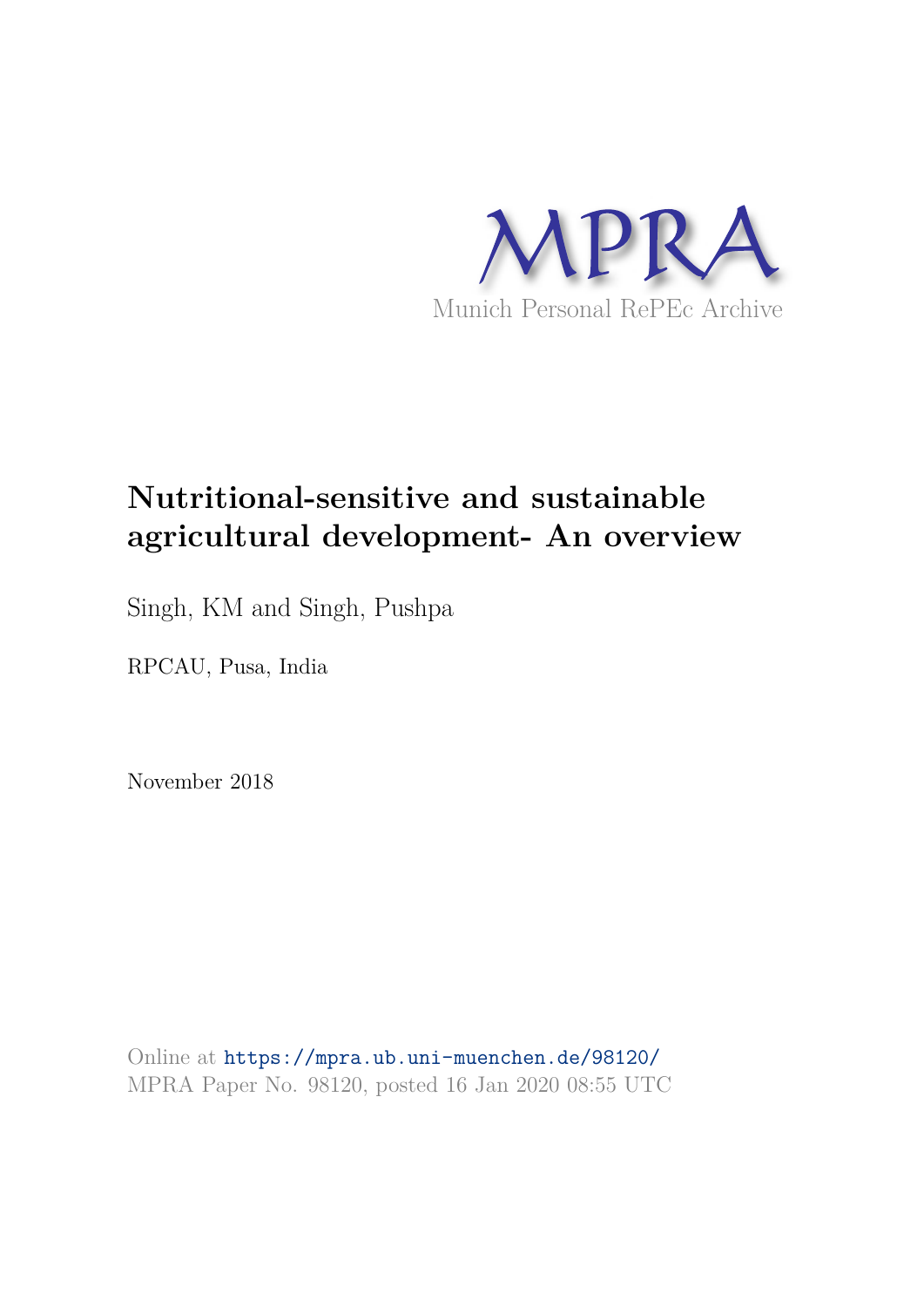# **Nutritional-sensitive and sustainable agricultural development- An overview**

K.M.Singh<sup>1</sup> and Pushpa Singh<sup>2</sup>

Dr Rajendra Prasad Central Agricultural University, Pusa-848125, India

# **Abstract**

Nutrition and Agriculture are interlinked with each other. Sustainable agricultural development is agricultural development that contributes to improving resource efficiency, strengthening resilience and securing social equity/responsibility of agriculture and food systems in order to ensure food security and nutrition for all, now and in the future. While poverty has always been associated with severe forms of acute under-nutrition, it is fact that poverty affects an individual's health throughout their lifetime. Low access to food and associated levels of malnutrition reduces an individual's intellectual capability, leading to lower learning levels and work capacity. Such a vicious cycle of poverty and malnutrition ultimately limits an individual's earning potential throughout a lifetime, increasing vulnerability to serious medical conditions and health inequities. This is one of the vital reasons of farmers' distress and suicides due to indebtedness. Agriculture is the backbone of Indian economy. One of the biggest challenges of nutritional sensitive agriculture and sustainable development is how to secure and provide plentiful, healthy and nutritious food for all. The present study tries to present an overview of the present status and suggests suitable policy initiatives.

**Key words:** Nutrition, Agriculture, Dietary pattern, Sustainable development

l

<sup>&</sup>lt;sup>1</sup> Professor (Agril. Economics) and Dean, Faculty of Agriculture, Dr Rajendra Prasad Central Agricultural University, Pusa-848125, India. Email: m.krishna.singh@gmail.com

<sup>&</sup>lt;sup>2</sup> Deputy Director (Trainings), Directorate of Extension, RPCAU, Pusa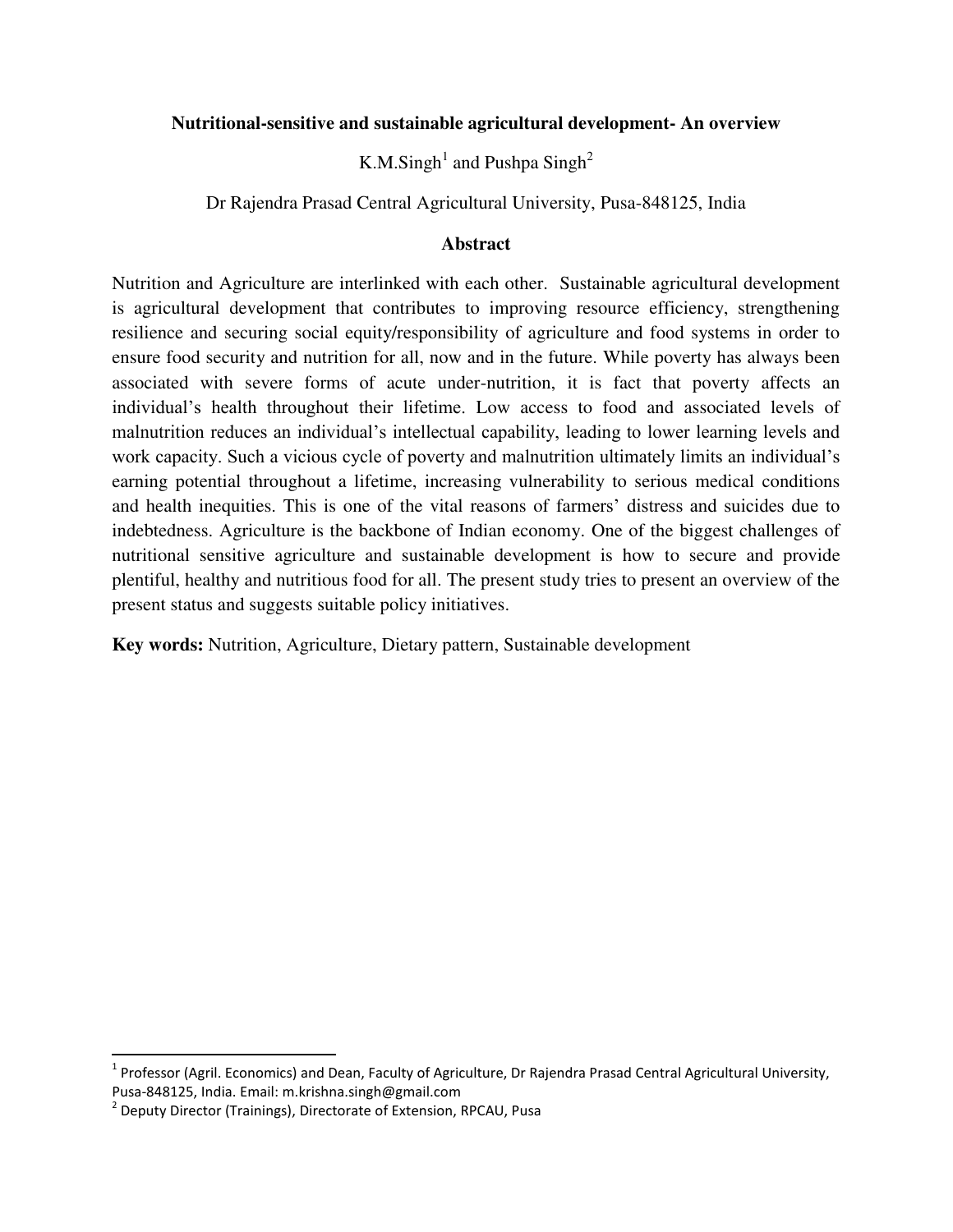### **Nutritional-sensitive and sustainable agricultural development- An overview**

### **Introduction**

Nutrition and Agriculture are interlinked with each other. Sustainable agricultural development is agricultural development that contributes to improving resource efficiency, strengthening resilience and securing social equity/responsibility of agriculture and food systems in order to ensure food security and nutrition for all, now and in the future. Importantly, Food and nutrition security and the progressive realization of the right to adequate food do not depend only on global availability of food but also on access, utilization and stability. Indeed*,* access to food, but also to productive assets, markets and services are all critical for, Food and nutrition security

Nutrition sensitive agriculture is a food based approach to agricultural development that put nutrient rich foods, dietary diversity, and food fortification at the heart of overcoming malnutrition and micronutrient deficiencies. The nutrition-sensitive agriculture stresses the multiple benefits derived from a variety of foods, knowing the nutritional value of food for health. The overall objective of nutrition sensitive agriculture is to promote healthy diets by better equipping food system to deliver safe, affordable and nutritious food to the people.

 While the World Health Organization and the governments of different countries consider food and nutritional security to be a basic human right, millions of people around the globe lack access to sufficient safe and nutritious food. The Scaling Up Nutrition movement aimed at improving food and nutritional security rates across the globe have been launched at national and international level by various institutions, but malnutrition, in combination with under-nutrition, overweight, and obesity, continues to exacerbate health inequities throughout the world.

Inadequate nutrition has been described as "a scourge in our world"(Department for International Development 2011). Failing to receive the recommended amount and type of nutrients, inadequate health care, and disabling environments can all lead to undernourishment and/or obesity both of which have serious, deleterious effects on health and development.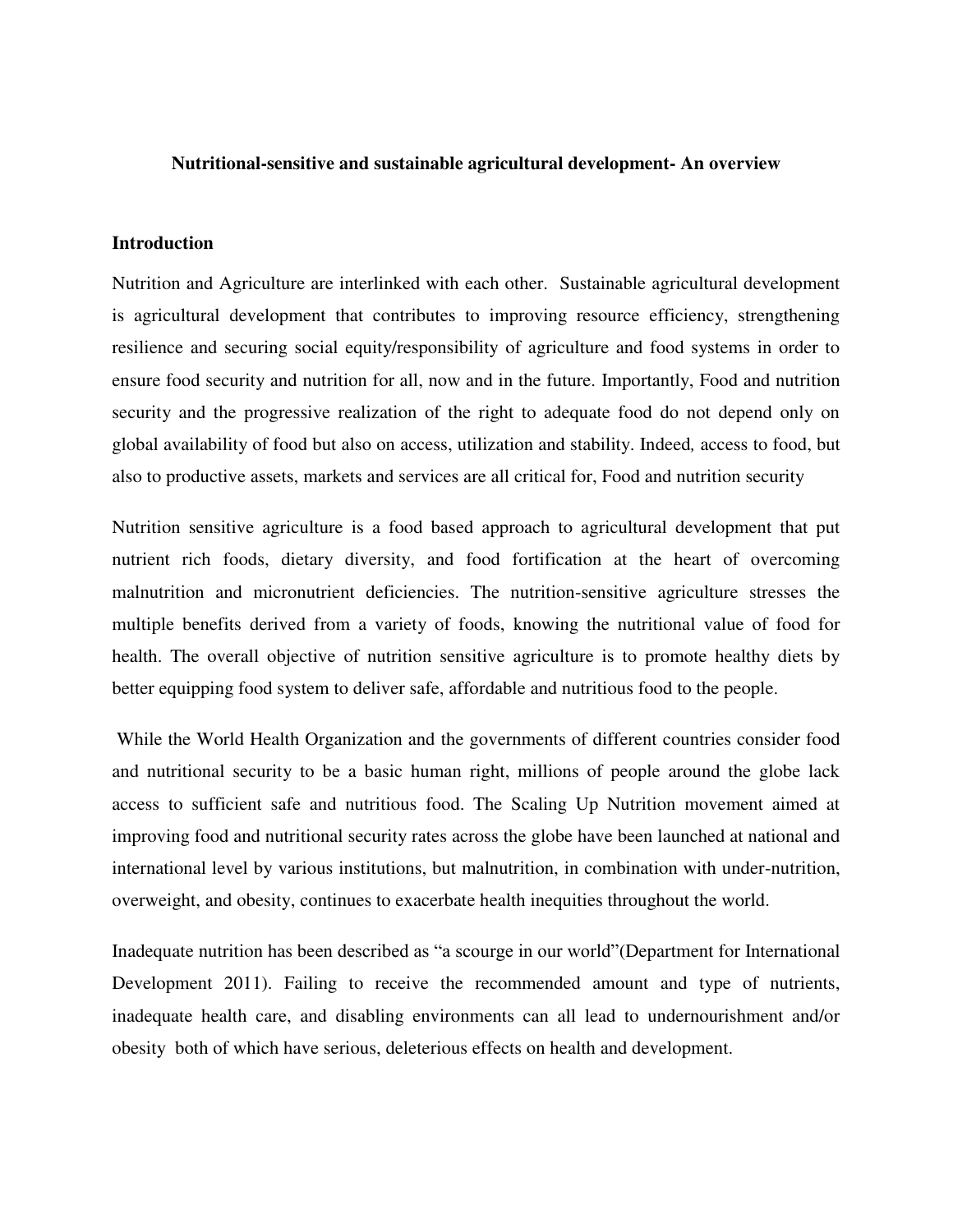While poverty has always been associated with severe forms of acute under-nutrition, it is fact that poverty affects an individual's health throughout their lifetime. More than two-thirds of the one billion people living in extreme poverty are hungry every day (Chen and Ravallion 2008, FAO, AGN 2012). Billions of people are now five times more likely to die before turning five years of age due to extreme hunger (Peña and Bacallao 2002, UNICEF 2013). Low access to food and associated levels of malnutrition reduces an individual's intellectual capability, leading to lower learning levels and work capacity. Such a vicious cycle of poverty and malnutrition ultimately limits an individual's earning potential throughout a lifetime, increasing vulnerability to serious medical conditions and health inequities. Overweight and obesity disproportionately impact (Low and Middle Income Countries) LMICs, nations which require greater productivity and a healthy workforce. Estimates indicate individuals lose 10% of their potential lifetime earnings, while countries lose 2-3% of their GDP due to under-nutrition (World Bank 2006).

During Green Revolution in the country and thereafter, the emphasis was to enhance production and productivity of the food grains. Many schemes related to enhancement of food grains were launched during different five year plans. The policies were mainly farm-centric and not farmercentric. This is one of the vital reasons of farmers' distress and suicides due to indebtedness. Agriculture is the backbone of Indian economy. The growth of this sector has strong linkage with other sectors and has striking effect on poverty and unemployment. It has also been pointed out that per capita income in agriculture sector was just one third of the per capita income in the country thereby creating huge income disparity between primary agriculture vis-à-vis other sectors of the economy. The gap has been continuously widened showing alarming unrest among the farming community across the different states (Sarial, 2016). As per NSSO 70<sup>th</sup> round data 53 per cent of farm households earn income lesser than poverty level income and 52 per cent of the farmers were reported under indebtedness. Most of them were marginal farmers and agricultural labourers. There is absence of efficient supply chain and value realization of agricultural produces. The ups and downs in prices during low harvest and good harvest keep the cultivators almost in same state of income.

In India 21.92 percent population was reported below poverty line. As per the recent report, 2018 of 'Future Development' blog of the World bank's Brookings Institute, India is home of about 11.1 percent of the extreme poor in the world and this figure is reducing. But it still ranked  $2<sup>nd</sup>$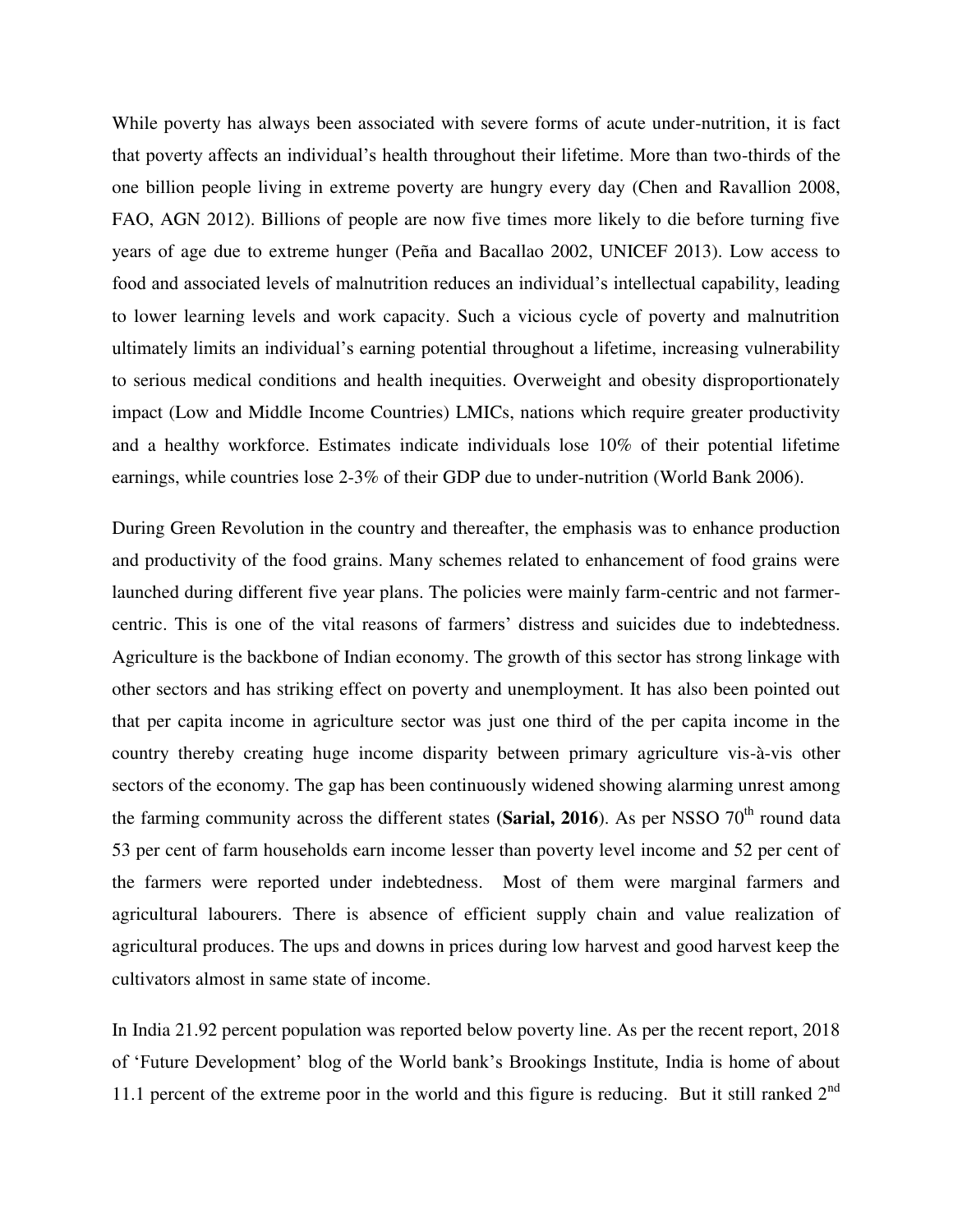after Nigeria, having largest population of extreme poor in the world. In the Global Hunger Index, 2016, India has been ranked  $97<sup>th</sup>$  among the 118 countries surveyed. This report does not provide disaggregated data on prevalence of malnutrition in rural, tribal and backward areas. However, as per the report of National Family Health Survey 2015-16 conducted by Ministry of Health and Family Welfare, 35.7 percent children under 5 year of age were underweight, 38.4% were stunted and 58.4% were found anemic. Further, 22.9% women (15-49 years of age) had chronic energy deficiency and 53 were anemic. In rural areas 35.3 percent children less than 5 years of age were underweight 41.2 percent were stunted and 59.4 were anemic. Also as per report 26.7 percent women (15-49 years of age) had chronic deficiency and 54.2% were anemic.

## **Performance of Agriculture in India**

Agricultural production in India, over the last few years has been given in Table 1 below. A perusal of Table 1 revealed that during last five year production of different commodities has significantly increased and India has got self-sufficiency in different food grains production. Despite population growth of 1.127% in 2017 as per World Bank report, India produced sufficient food item to feed the ever-growing population. Due to improper management of food supply in the country, India is facing malnutrition problem.

| Crop          | 2012-13 | 20013-14 | 2014-15 | 2015-16 | 2016-17 |
|---------------|---------|----------|---------|---------|---------|
| Total cereals | 238.79  | 245.79   | 234.87  | 235.22  | 251.98  |
| Total pulses  | 18.34   | 19.25    | 17.15   | 16.35   | 23.13   |
| Foodgrains    | 257.13  | 265.04   | 252.02  | 251.57  | 275.11  |
| Oil seeds     | 30.94   | 32.75    | 27.51   | 25.25   | 31.28   |
| Fruits        | 81.29   | 88.98    | 89.52   | 90.18   | 92.85   |
| Vegetables    | 162.19  | 162.90   | 166.57  | 169.07  | 175.01  |

## **Table 1: Agricultural production in India**

(Million tonnes)

Source: Different issues Agricultural Statistics, GoI.

Per capita availability of the different food items has been presented in Table 2. Perusal of the table revealed that per capita availability of different food items is available in the country as comparable to recommended dietary allowance (RDA). The distribution of foods both within the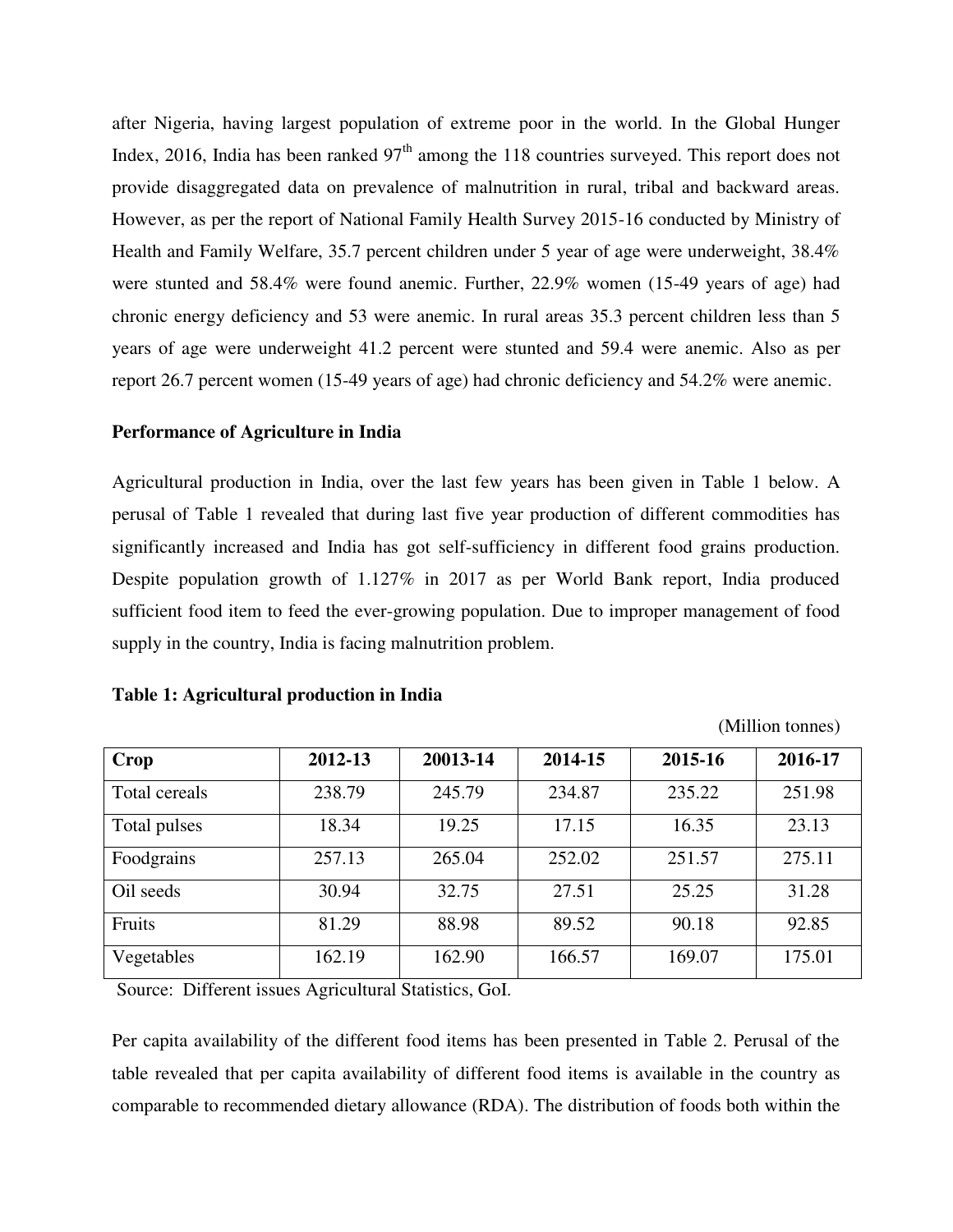community and family may be unfavorable to some vulnerable groups due low income and purchasing power.

| Population of India in 2016-17 (million) (Projected figure) | 1268.00   |
|-------------------------------------------------------------|-----------|
| Rice production in India in 2016-17 (thousand tonnes)       | 109700.00 |
| Per capita availability of rice (gms/person/day)            | 183.00    |
| Wheat production in India in 2016-17(thousand tonnes)       | 98150.00  |
| Per capita availability of wheat (gms/person/day)           | 182.70    |
| Cereals production in India in 2016-17 (thousand tones)     | 251980.00 |
| Per capita availability of cereals (gms/person/day)         | 434.00    |
| Pulse production in India in 2016-17 (thousand tones)       | 23130.00  |
| Per capita availability of pulses (gms/person/day)          | 54.70     |
| Food grains production in India in 2016-17 (thousand tones) | 275110.00 |
| Per capita availability of food grains (gms/person/day)     | 488.7     |
| Fruits production in 2016-17 (thousand tonnes)              | 92846.00  |
| Vegetables production in 2016-17 (thousand tonnes)          | 175007.90 |
| Per capita availability of fruits (gms/person/day)          | 200.60    |
| Per capita availability of vegetables (gms/person/day)      | 378.13    |

**Table 2: Agricultural Production and per capita availability of food items in India** 

# **Frameworks**

The FAO's 1996 World Food Summit (WFS) categorized food security as a state of being: "All people at all times have physical and economic access to sufficient, safe and nutritious food to meet their dietary needs and food preferences for an active and healthy life". According to this definition nutrition is an essential part of food security, food security itself is only one aspect of achieving optimal nutrition. To achieve robust nutrition outcomes, both the quality and quantity of food is essential. However, optimal healthcare, improved hygiene and sanitation, and adequate childcare practices are all integral components to achieving sufficient nutrition.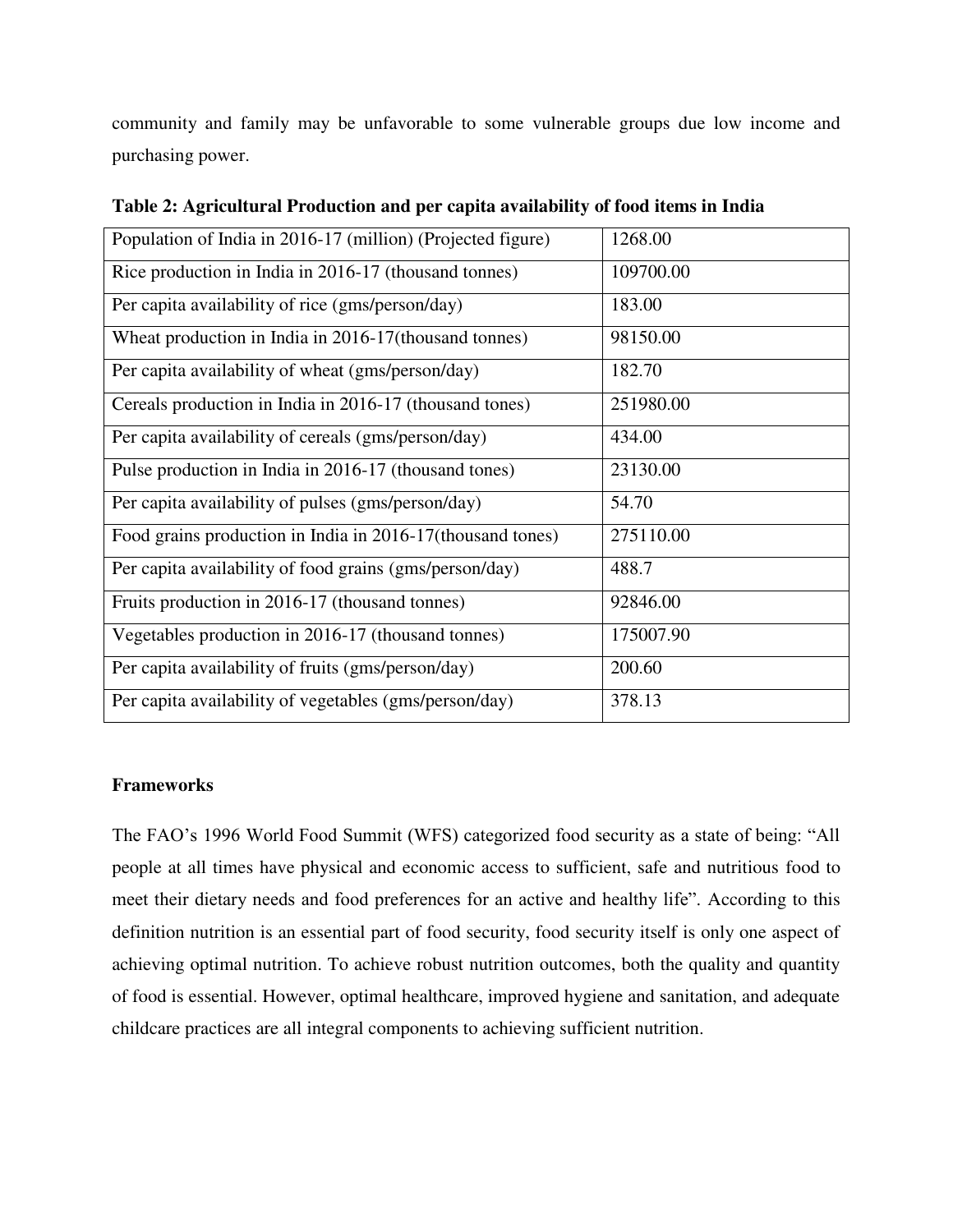

**Fig.1: Food Systems Framework** (UNHLPE 2017, provided by Fanzo)

A larger food system model often frames the multiple and related components of food security. This framework combines food system *activities* – producing, storing, processing, packaging, trading and consuming food – with food security *outcomes* – the nine elements of food access, including stability, utilization, and availability (Fig. 1). The model also arranges the impacts of global environmental change on food systems and social welfare outcomes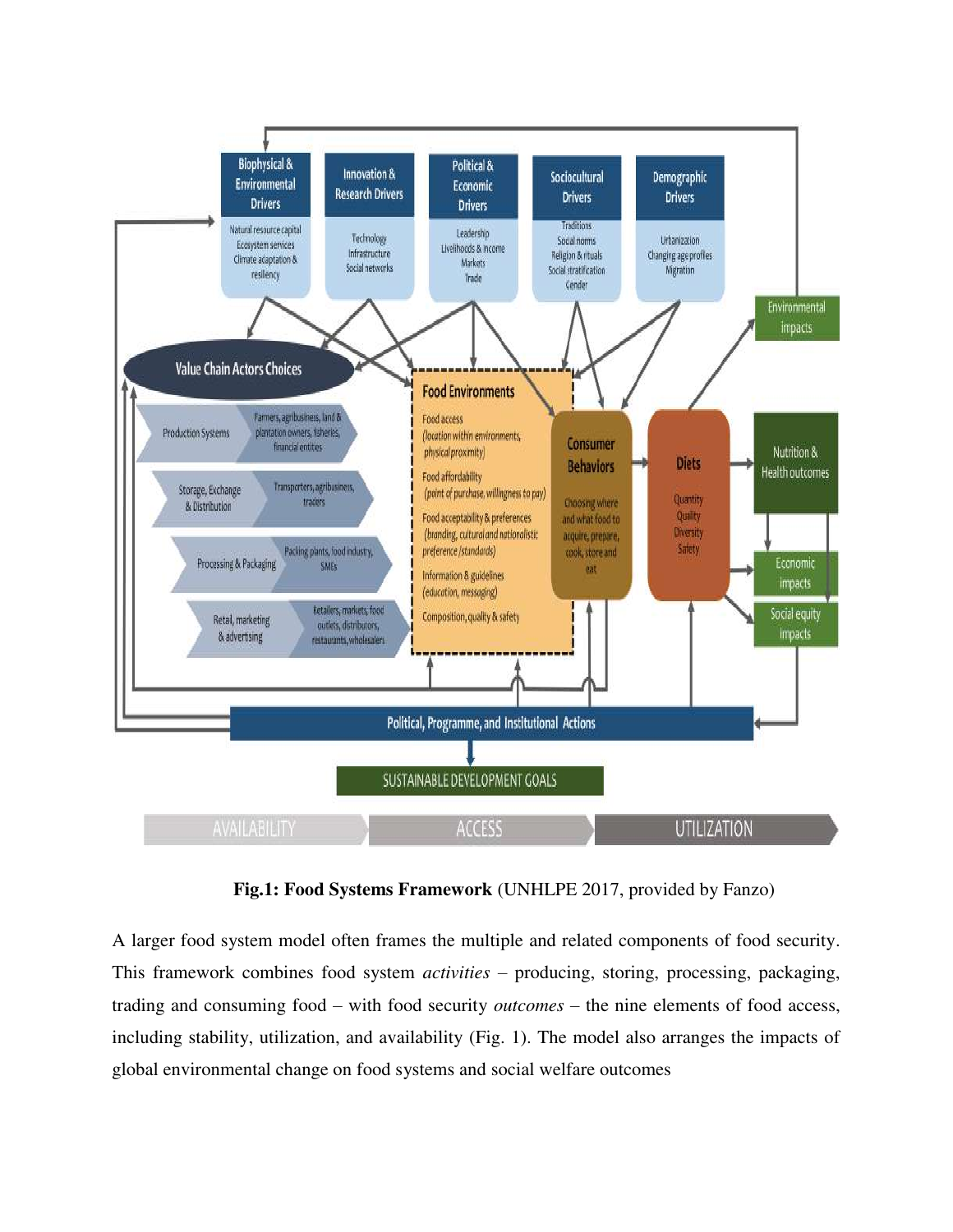Policymakers from multiple disciplines and sectors must work together to make demonstrable impacts on nutrition outcomes. The UNICEF causal framework for nutrition effectively demonstrates the importance of such varied sectors, including: agriculture and food, health, education, environment, water and sanitation, and women's empowerment (Fig.2). Beyond modeling, implementation of full-scale multi-sectoral responses to address the intersecting components of food security is challenging. Sufficient resources rarely exist to fund and oversee the many interventions needed to secure adequate nutrition for everyone.



**Fig. 2: UNICEF Causal Framework of Malnutrition (UNICEF, 2013)** 

# **Major challenges**

One of the biggest challenges of nutritional sensitive agriculture and sustainable development is how to secure and provide plentiful, healthy and nutritious food for all. The concern related to the quality of food supply reflects environmentally sustainable and safe policies which are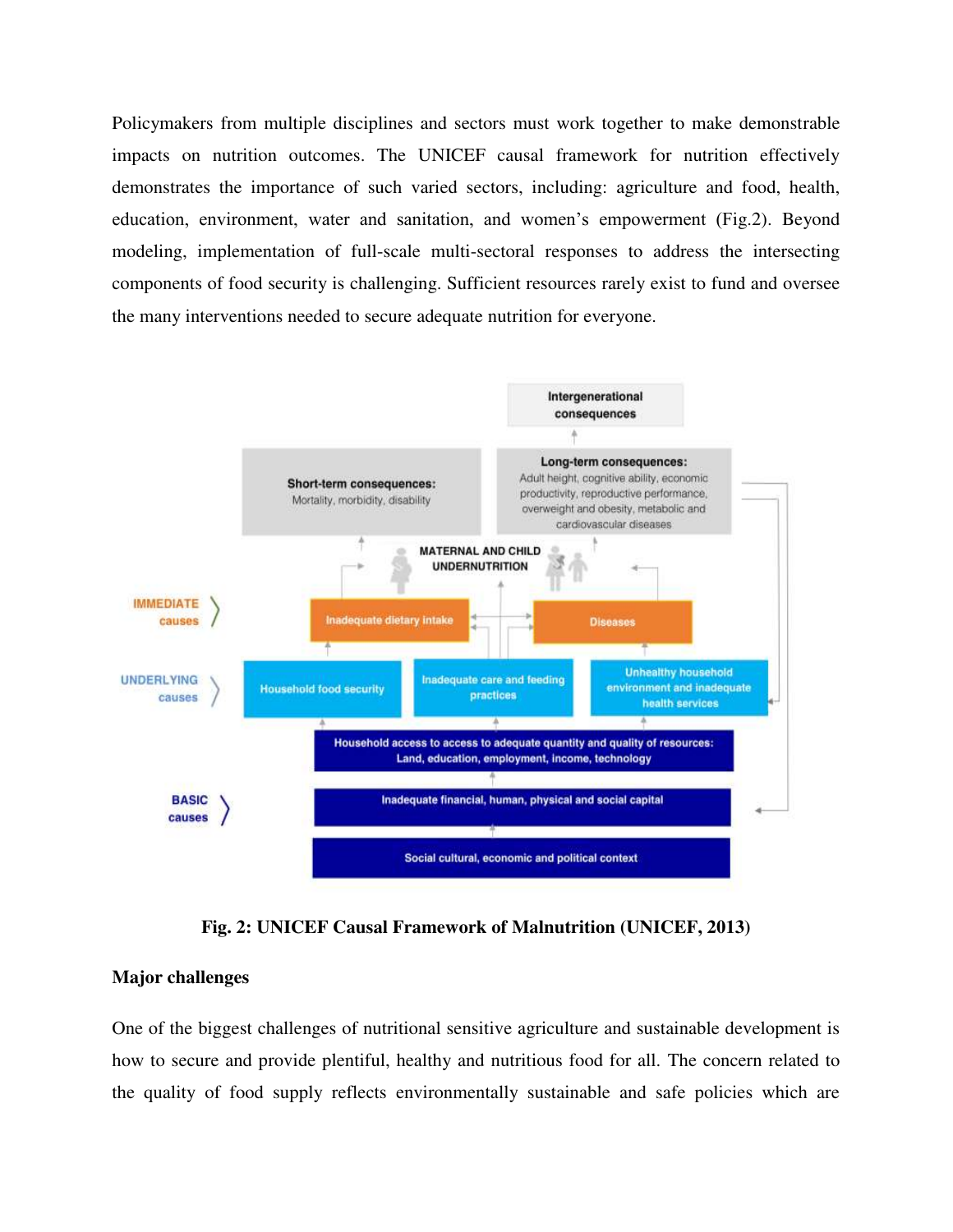Inextricable, while addressing the multiple burdens of under-nutrition, overweight, obesity, and micronutrient deficiencies. The goal of most food security policies focuses on ensuring the world is producing and consuming enough calories to reduce hunger and ensure survival. A goal often overlooked is adequate nutrition for well-being and development.

The process of framing policies to safeguard food supply is riddled with uncertainties and complexities. The key issues to be addressed include: 1) making societal decisions and defining values about food security that impact nutrition outcomes, and 2) evaluating the trade-offs between environmental sustainability and meeting individual dietary and nutritional needs. Such complex issues are debatable in broader perspectives of the nutrition on national and global basis.

Individuals, households, and communities face many challenges in achieving and maintaining food security. Certain country- and cultural-specific determinants that can impact nutritional status include socioeconomic status, social norms, and behavior choices. Several global factors deserve closer examination, as building resiliency in communities is essential to ensure families are able to withstand shocks stemming from food and health systems bottlenecks. Challenges listed and discussed in-depth below are serious threats but simultaneously opportunities, requiring careful consideration for food and nutrition security.

## **Erratic climate change:**

The world is experiencing climate change and variability and with that, increased severity and frequency of natural disasters. Both floods and droughts will continue to occur but with less predictability and more difficulty, as the variability of climate systems increase (Hansen *et al.,*  2007). These changes are likely to have the greatest impact on the agricultural output of many low-resource regions, reducing yields of crops, soil fertility, and forest and animal productivity, which may result in lower income, reduced climate resiliency, and subsequently, decreased access to sufficient, nutrient dense foods, impairing the nutritional status of many low-income communities (Mason *et. al.,* 2010). It is estimated that there will be that a world with a mediumhigh climate change will have an additional 25.2 million malnourished children than one without climate change (Phalkey *et. al.*,2015 )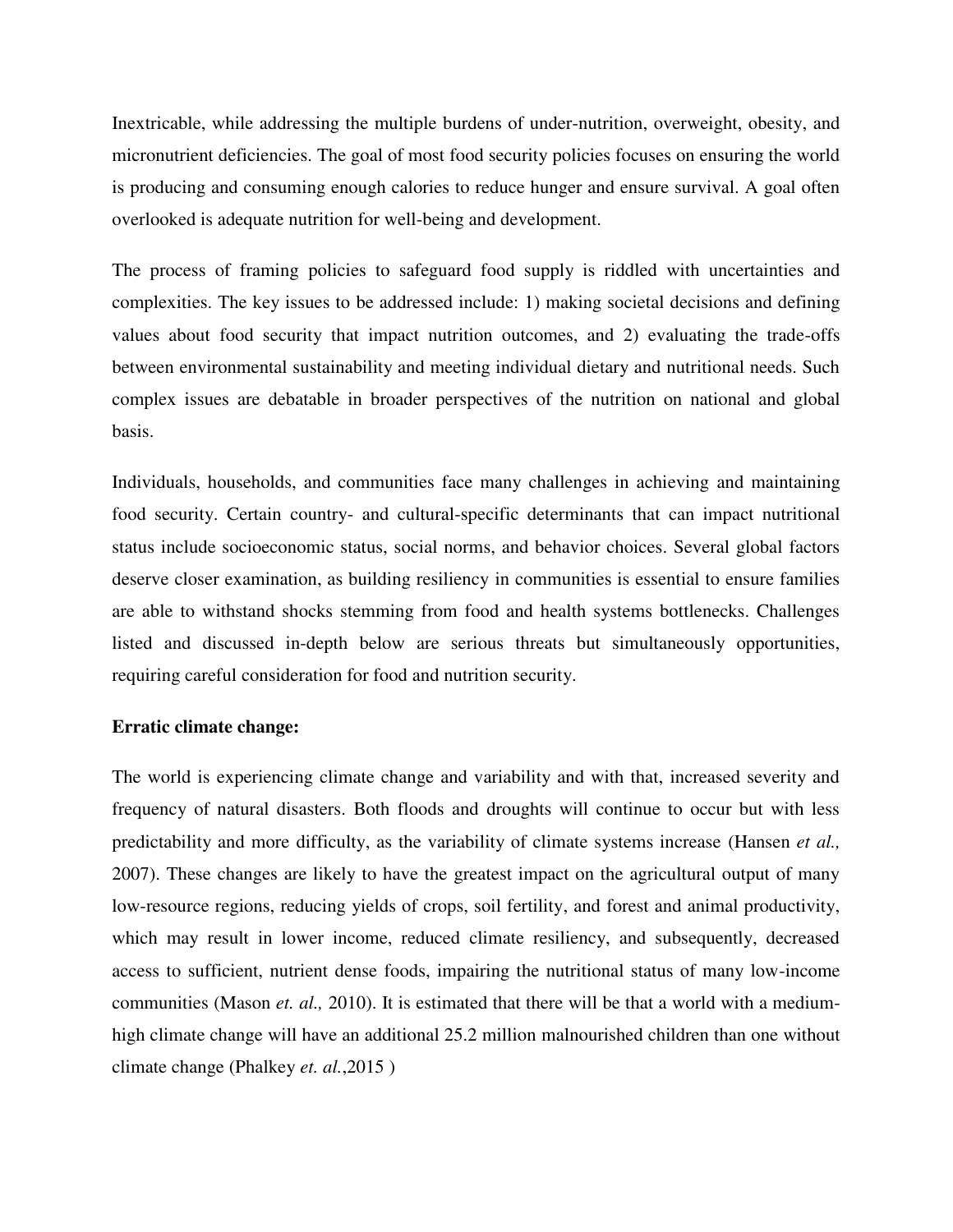## **High and fluctuating food prices:**

Global food prices have greatly fluctuated. This instability has created further social unrest and conflict in and between low resource countries and low and middle income countries (LMICs). Increase in food prices results from reduced crop yields, land grabs, and shifting agriculture policies, or what is known as "food for fuel"(Hendrix 2016). The consequences of increased food prices affected strongly to the poorest communities and female-headed households. Increases in food costs force people to reduce the quantity and nutrient quality of the food they purchase. Such a tradeoff between nutrition and budgets disproportionately influences those who are in need of nutrient-dense foods, such as young children, and pregnant or lactating women.

### **Urbanization and population pressure:**

The world has undergone major economic and demographic transitions, disrupting patterns of fertility, mortality, and disease. Parallel to these changes is the "nutrition transition," or shifts in the structure of individual diet, physical activity and body composition. Urbanization is one of the main drivers of nutrition transition. Many families are leaving behind their rural livelihoods by moving to urban areas. Expansion in population within urban area will put pressure on both global resources and the food system, changing where people work and how they live on a daily basis.

From 1950 to 2050, the population of cities is forecasted to double, increasing from 30% to an estimated 66% (United Nations; 2014). Increased urbanization may displace arable, agricultural land throughout the world. While Africa and Asia remain predominantly rural with just under half of their population living in urban areas, researchers expect this to grow to 56% and 64%, respectively, as both continents are urbanizing faster than other regions of the world (United Nations; 2014). Only three nations like India, China and Nigeria will account for the 37% of the projected growth of the world's urban population up to 2050 (United Nations; 2014).

Urbanization has both positive and negative effects on both the supply and demand of food across the world, disrupting the intricate relationship that exists between urban consumers and rural producers. Urban demand will increasingly dictate food producers' growing choices, as well as the trading, processing, distributing, and marketing of food. Urban people will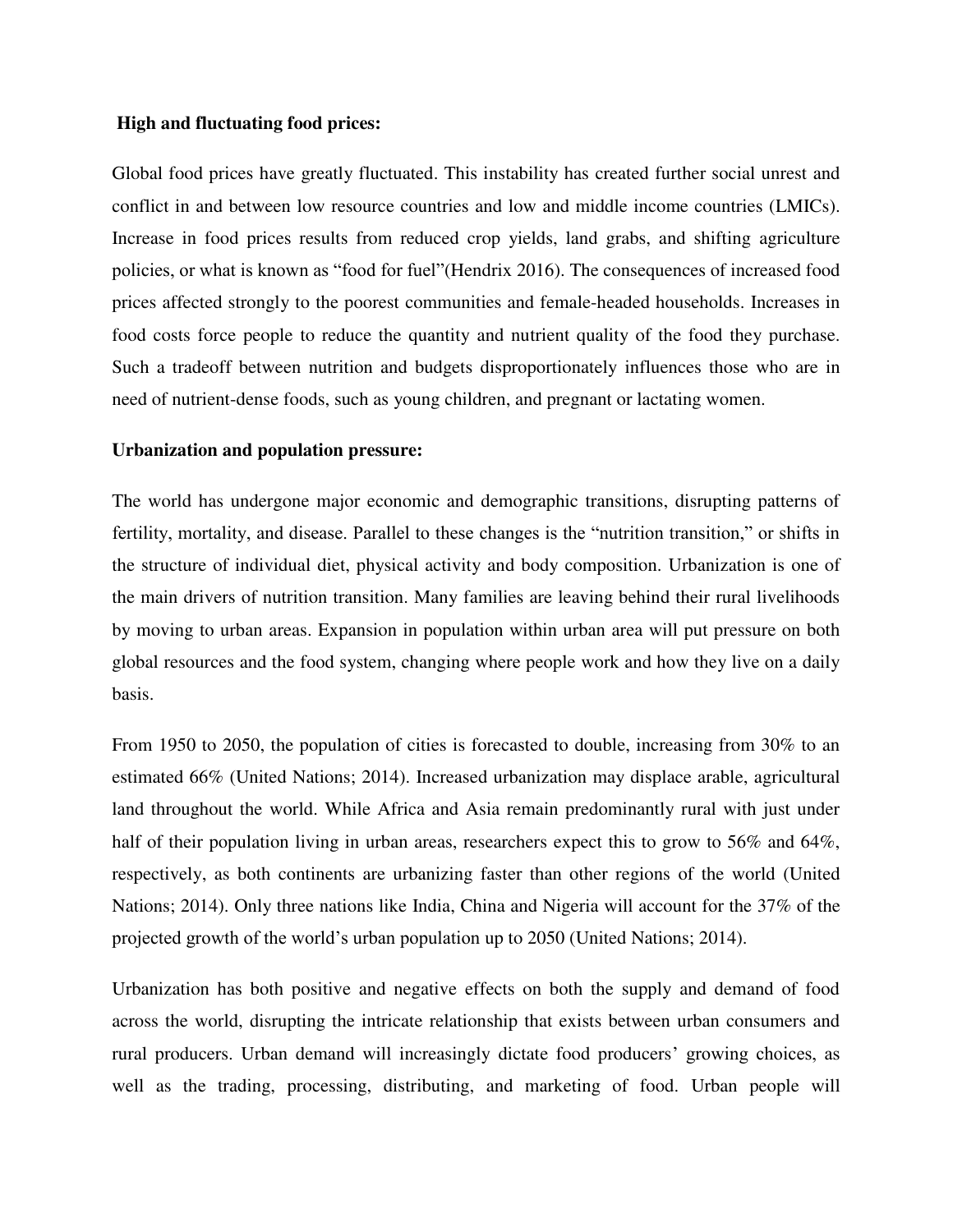increasingly demand greater access to a greater diversity of foods, such as meat, dairy, and convenient, highly-processed foods (Popkin, *et. al.,* 1999). Supply side metrics, such as economic growth, regulatory liberalization, and global trade, will change the way food is produced, processed, and sold (e.g. mega supermarkets), creating new markets for rural producers.

Currently, one-third of urban population lives in poorly constructed shantytowns (Eisenstein 2016). Limited access to social services, safe and nutritious food, and poor public health infrastructure leave shantytown populations at high risk for both communicable and noncommunicable diseases (Crisp 2012).

Changes to living conditions production of quality food, types of food consumers will demand, sustainability of food grown are the main delicate factors. The nutrition outcomes of highly vulnerable populations may decline with the proper planning, infrastructure, and health and social services. We must change food system networks to not only feed the growing population, but to ensure access to food in an equitable way regardless of geopolitical boundaries.

### **Diversity in dietary pattern:**

A fast changes in diet and physical activity patterns are occurring globally, paralleled by major demographic and socioeconomic changes. Rising consumer income, changing lifestyles, and shifting preferences all contribute to changing demands for specific foods. Most people now consume more vegetable oils, sugar-sweetened beverages, and ultra-processed and fast foods. Such dietary changes reflect shifts in the globalized food system, including food value chains with more fast-food outlets, takeaway and packaged foods, and advertising of unhealthy foods on mass media platforms. Together with a decrease in exercise rates, dietary shifts have contributed to rising global levels of obesity and higher rates of health inequities. Diet choices are directly related to the morbidity and mortality.

To improve food and nutrition security for individuals, households or communities, multisectoral approaches are essential (World Bank 2012). However, effectively engaging organizations and individuals across diverse and distinct sectors has proven to be difficult. At minimum, three key systems must collaborate with one another i.e. agriculture, health, and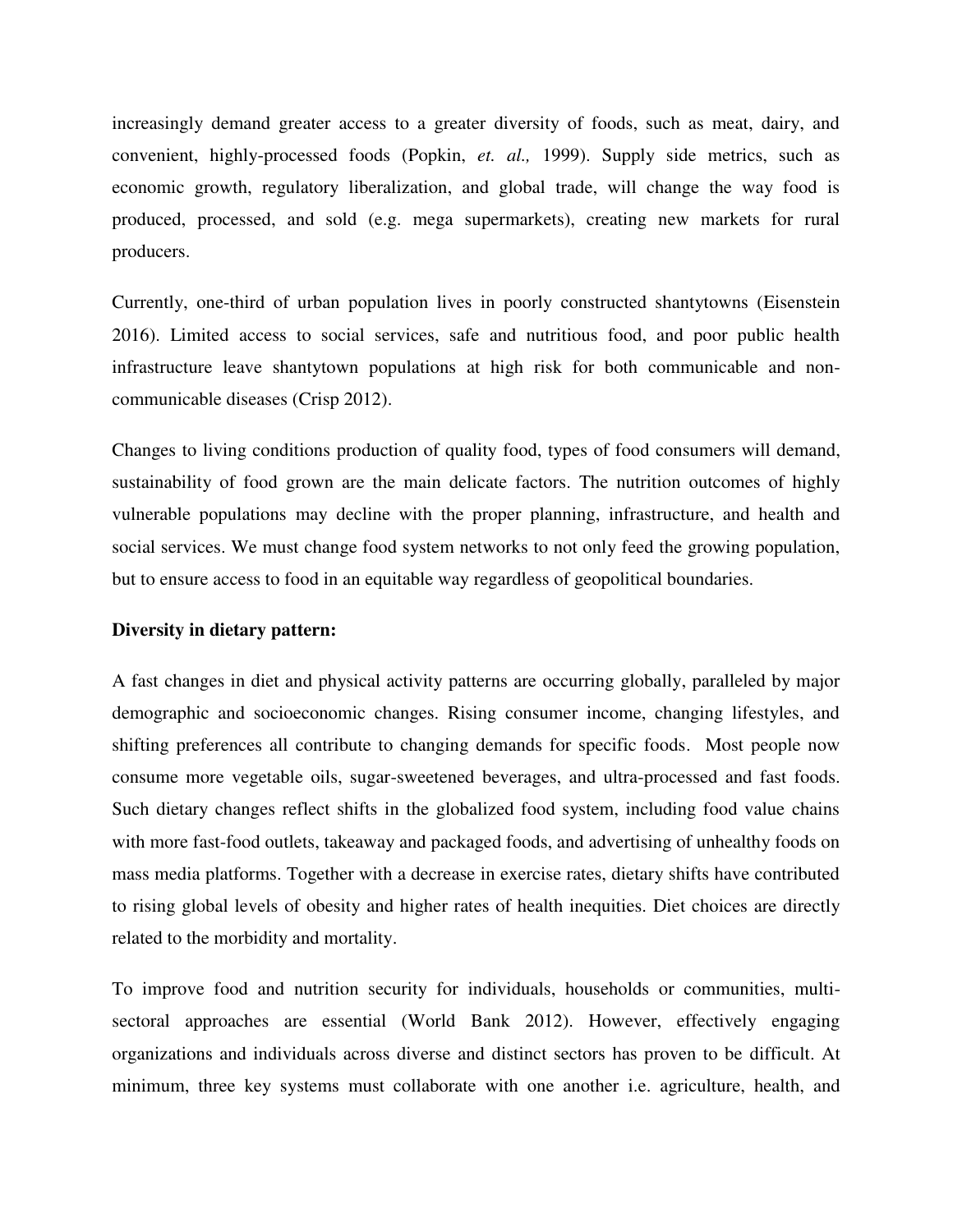water. All the three has capability of improving nutrition access for both functionality and effectiveness (Field JO 1987). The interactions between health, nutrition, water and agriculture are mutual and intersecting, with both positive and negative effects (Hawkes and Ruel, 2006, Burchi, 2011). Thus the main challenge is to understand how food, health and water systems can work at both the national and international policy levels, with changes to system approaches implemented on the ground

### **References**

- Ahmad,N, Sinha DK and Singh KM. 2019. Can Agricultural Production and Food Security be imagined without Land? An Economic Assessment of Net Sown Area with Reference to Eastern India. *Scholars Journal of Agriculture and Veterinary Sciences*, **6(10)**: 256-261. <http://dx.doi.org/10.36347/SJAVS.2019.v06i10.007>
- Ahmad, N, Singh, KM, Sinha, DK and Mishra, RR N Ahmad, KM Singh, DK Sinha, RR Mishra. 2019. Food security and sustainability of agricultural production: An economic appraisal in Indian context. *International Journal of Chemical Studies*, **7(4)**: 3229-3232.
- Burchi F, Fanzo J, Frison E (2011). The Role of Food and Nutrition System Approaches in Tackling Hidden Hunger. International Journal of Environmental Research and Public Health **8**(2):358.
- Chen S, Ravallion M. (2008). The Developing World Is Poorer Than We Thought, But No Less Successful In The Fight Against Poverty: World Bank;
- Crisp J, Morris T, Refstie H (2012). Displacement in urban areas: new challenges, new partnerships. Disasters 36:S23-S42.
- DFID (Department for International Development) (2011). Scaling Up Nutrition: The UK's Position Paper on Undernutrition. London
- Eisenstein M. Disease (2016). Poverty and pathogens. Nature 531(7594):S61-S63.
- FAO, AGN.(2012) Coming to Terms with Terminology. Rome: The Nutrition and Consumer Protection Division of the Food and Agriculture Organization..
- Field JO, (1987). Multisectoral nutrition planning: a post-mortem. Food Policy 12(1):15-28.
- Hansen JW, Baethgen W, Osgood D, Ceccato P, Ngugi RK (2007). Innovations in climate risk management: protecting and building rural livelihoods in a variable and changing climate. *Journal of Semi-Arid Tropical Agricultural Research*. 4(1):1-38.
- Hawkes C, Ruel MT (2006). Overview: Understanding the links between agriculture and health: International Food Policy Research Institute (IFPRI);.